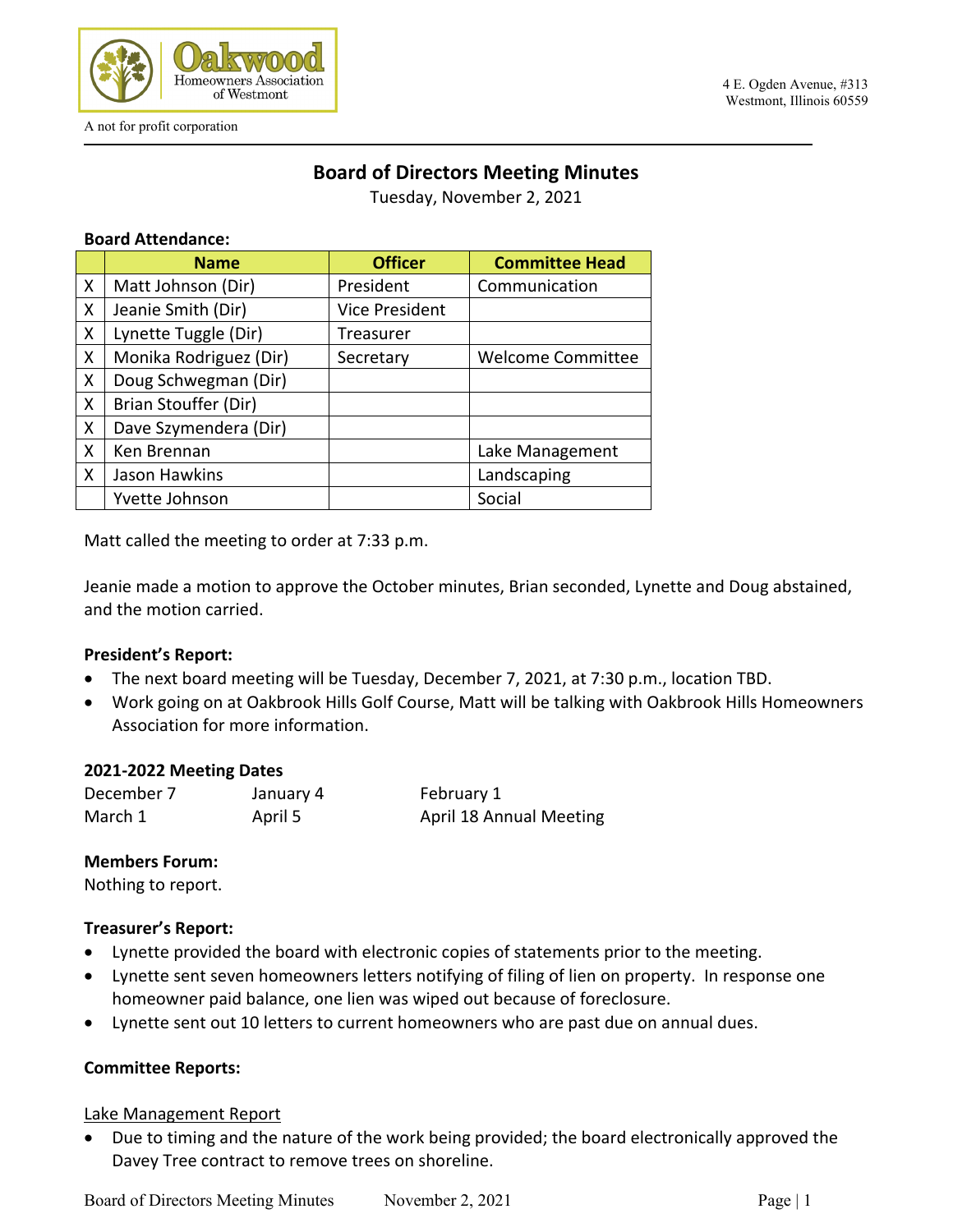- Cat tails have not been cut down. Darlene and Ken cut off all the seed pods. Plan is to cut down the cat tails in the winter, when the lake ices over.
- Lock and Dock, all boats were removed from the area and deposits can be reimbursed.
- Landscaping vehicle is continually parking on OHA property near 640 Baltimore. Ken has asked the landscaping company and property owner to not park the vehicle on OHA Property as it is damaging the grass. Board will send letter to homeowner and landscaping company notifying them that the vehicle cannot be parked on OHA property but can be parked on the path near property.
- Ken provided some information on how much water comes into Lake Charles.
- There is concern with corrosion of the Lake Charles Outlet. Darlene has cleaned the grate covering the outlet for years, but the grate and area near the outlet is no longer safe. Matt will ask the village engineer to come out and identify what could/should be done to fix the outlet.

### Landscape Report

- Ken has contracted with Davey Tree to remove the large dead branches from the honey locust tree near beach. (See LMC minutes above)
- Revive your Lawn will again be used for the holiday lights near the entrances, will try to have lights installed early to fix any issues that may arise and will make sure there are some assurances in the contract that lights are hung properly.

### Social Report

- Halloween Party was another successful bag drop off event due to the concern and rise in COVID.
- 2022 planning for social activities is already underway, hoping OAKtober Fest will take place.
- Interest in "Maker Club" in Oakwood that could share experiences, equipment. Article will be included in the December Oak Leaf to gauge interest.

## Communications Report

- Oak Leaf distributed, no issues with new delivery crew.
- Next Oak Leaf in December.
- Lots of police activity in Westmont and surrounding community in terms of car thefts, catalytic converter thefts.

### Welcoming Report

• Nothing to report.

### **Old Business**

- Gas lamps: Several residents had lamps replaced, happy with work completed. May still be some outstanding interest in work to be completed.
- Driveways: No updates to date. Monika will reach out to John for status.
- Structure extending into lake is not in compliance and Matt will talk to resident about removing, altering, etc. the structure.

### **New Business**

- Meeting rooms are still not available at the library, Board meetings will continue to be held virtually until further notice.
- 2022 Budget discussion, dues will be increasing from \$126 to \$130 annually.